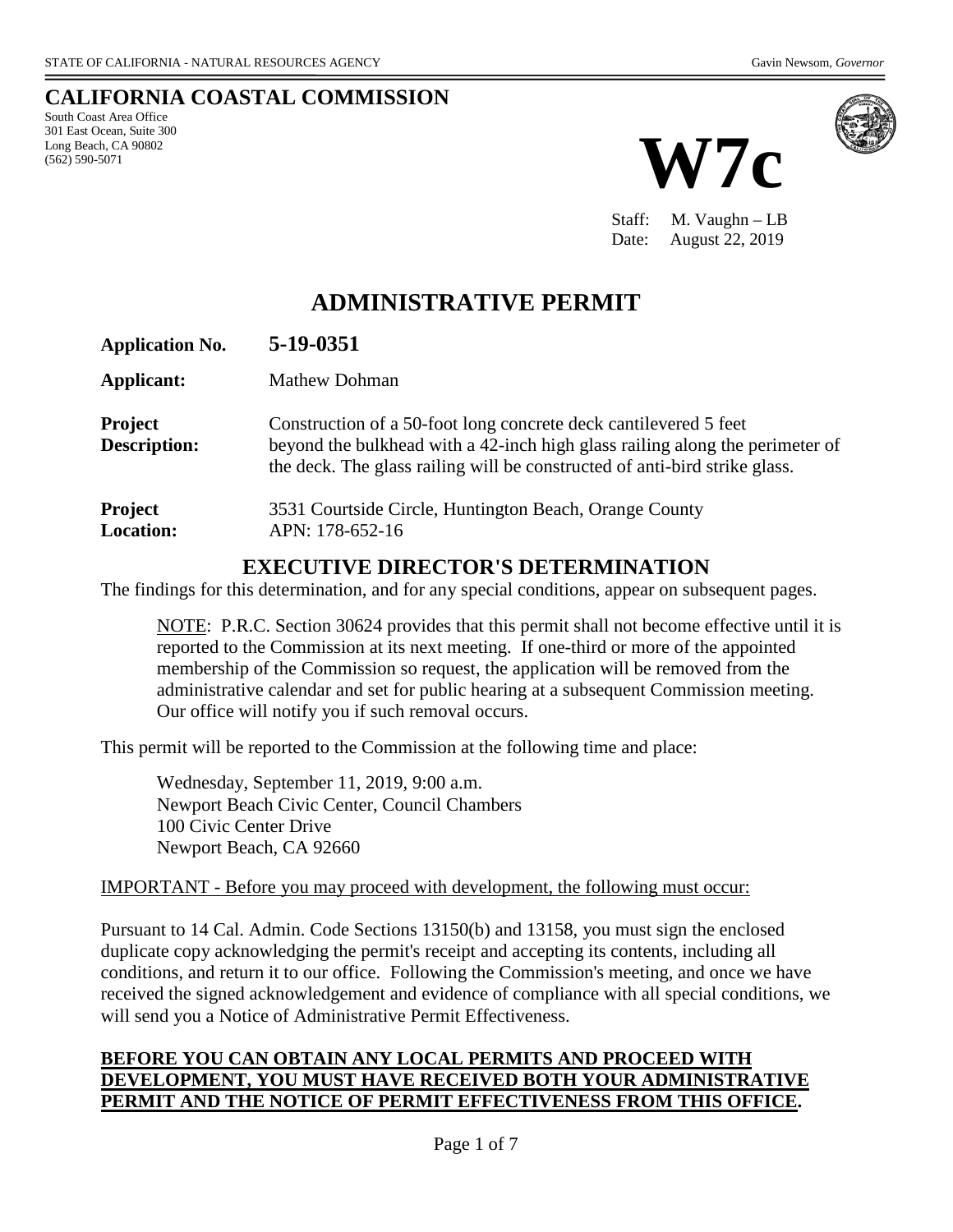JOHN AINSWORTH Executive Director

By: Meg Vaughn Coastal Program Analyst

# **STANDARD CONDITIONS**

This permit is granted subject to the following standard conditions:

- 1. **Notice of Receipt and Acknowledgment.** The permit is not valid and development shall not commence until a copy of the permit, signed by the permittee or authorized agent, acknowledging receipt of the permit and acceptance of the terms and conditions, is returned to the Commission office.
- 2. **Expiration.** If development has not commenced, the permit will expire two years from the date the Commission voted on the application. Development shall be pursued in a diligent manner and completed in a reasonable period of time. Application for extension of the permit must be made prior to the expiration date.
- 3. **Interpretation.** Any questions of intent or interpretation of any term or condition will be resolved by the Executive Director or the Commission.
- 4. **Assignment.** The permit may be assigned to any qualified person, provided assignee files with the Commission an affidavit accepting all terms and conditions of the permit.
- 5. **Terms and Conditions Run with the Land.** These terms and conditions shall be perpetual, and it is the intention of the Commission and the permittee to bind all future owners and possessors of the subject property to the terms and conditions.

# **SPECIAL CONDITIONS:** See pages six through seven.

# **EXECUTIVE DIRECTOR'S DETERMINATION (continued):**

The Executive Director hereby determines that the proposed development is a category of development, which, pursuant to PRC Section 30624, qualifies for approval by the Executive Director through the issuance of an Administrative Permit. Subject to Standard and Special Conditions as attached, said development is in conformity with the provisions of Chapter 3 of the Coastal Act of 1976 and will not have any significant impacts on the environment within the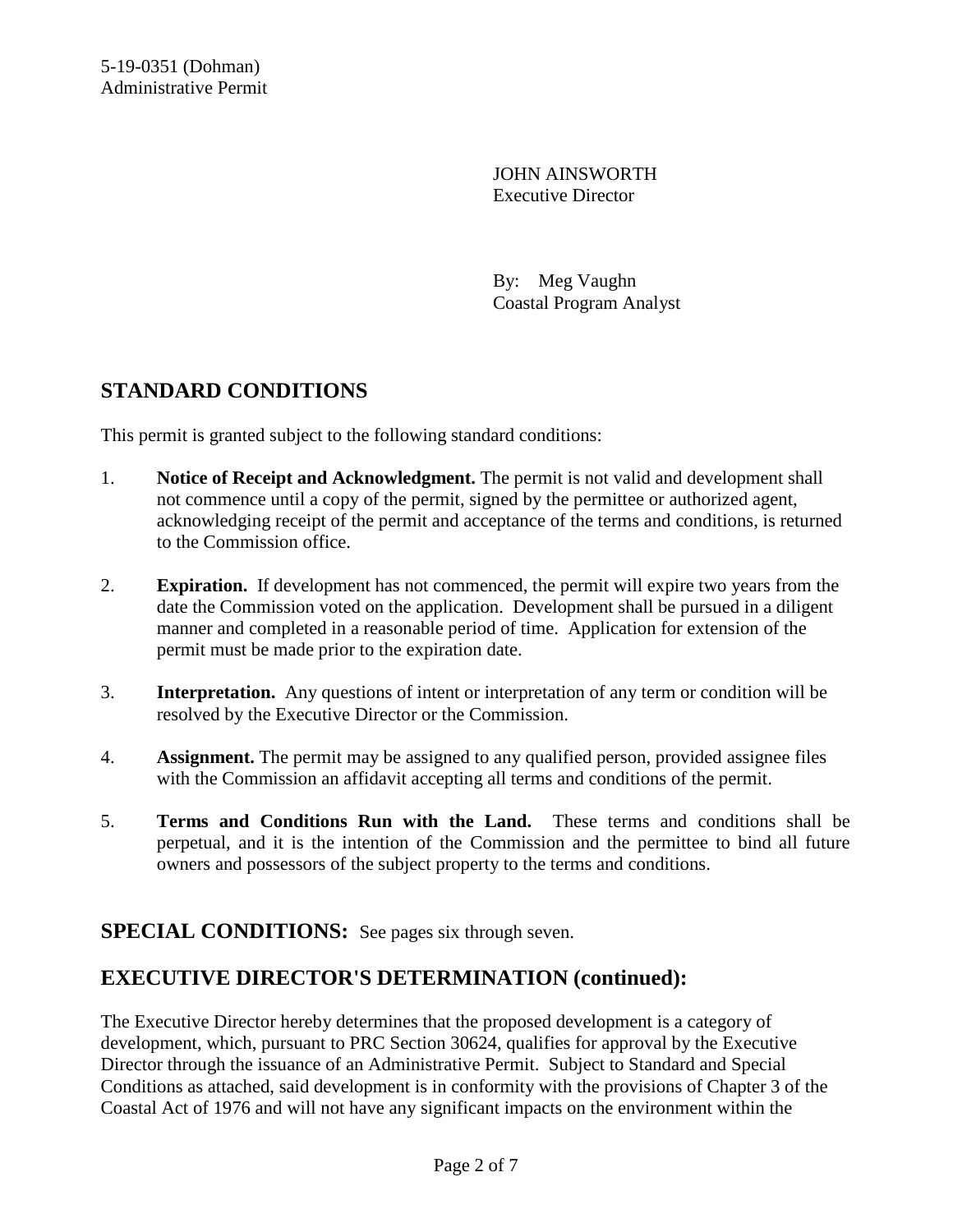meaning of the California Environmental Quality Act. If located between the nearest public road and the sea, this development is in conformity with the public access and public recreation policies of Chapter 3.

#### **FINDINGS FOR EXECUTIVE DIRECTOR'S DETERMINATION**

#### **A. PROJECT DESCRIPTION**

The applicant proposes to construct a 50-foot long concrete deck that cantilevers 5 feet beyond the bulkhead. The proposed deck includes a 42-inch high glass railing along the perimeter of the deck. The glass railing will be constructed of glass fabricated to incorporate elements visible to birds, though transparent to humans (Ornilux bird protection glass)<sup>[1](#page-2-0)</sup>. The cantilevered deck will be set back more than 5 feet from the extension of each of the side property lines. No cantilevered deck currently exists at the site. The project plans are attached as **Exhibit 2**. The subject site is associated with a residentially zoned, harbor front lot at 3531 Courtside Circle, in Huntington Harbour in the City of Huntington Beach (**Exhibit 1**).

The proposed deck will be sloped such that drainage from the deck will be directed landward toward the lot and then directed via pipes to the street and the City's storm drain system. In addition, as proposed by the applicant, soaps, paints, detergents or any products containing ammonia, sodium hypochlorite, chlorinated solvents, petroleum distillates or lye will not be used on the deck, and so will not be allowed to drain into the harbor waters. During construction, construction materials will be stored on land, away from the harbor. All work will occur from the landward side of the deck. No barges, anchoring, or harbor bottom disturbing activity will occur. The proposed construction will not disturb harbor waters or harbor bottom sediments. Additionally, **Special Condition 1** requires the applicant to incorporate water quality and best management practices (BMPs) into the project during construction.

The subject site is located within the City of Huntington Beach, which has a certified Local Coastal Program (LCP). However, due to the project location seaward of the mean high tide line, the project is within an area of the Commission's retained permit jurisdiction. Nonetheless, the City's certified LCP may be used as guidance. In this area of Huntington Harbour, the water area is owned by the State but administered by the City of Huntington Beach. The land use designation at the water portion of the site is Open Space – Water Recreation (OS – W) and zoned Open Space Water Recreation. The applicant's property (the land) is designated and zoned for residential use in the certified LCP. The proposed development is consistent with the City's certified LCP, specifically with Implementation Plan Chapter 213 Open Space District, which allows private cantilevered decks abutting residential uses, and with Chapter 210, which provides standards for cantilevered decks in Huntington Harbour in the Open Space Water Recreation zone. The City of Huntington Beach reviewed the proposed plans and issued an Approval-in-Concept dated 3/13/19.

Most of the Huntington Harbour water frontage is developed with single-family homes on lots supported by bulkheads, many of which have cantilevered decks and boat docks over public waters, including properties adjacent to the project site. The proposed deck is associated with the singlefamily residence on the applicant's property. The proposed deck is similar in function to the other cantilevered decks associated with residential development within Huntington Harbour. The proposed development is consistent with past Commission actions in the area.

<span id="page-2-0"></span> $1$  <http://www.ornilux.com/>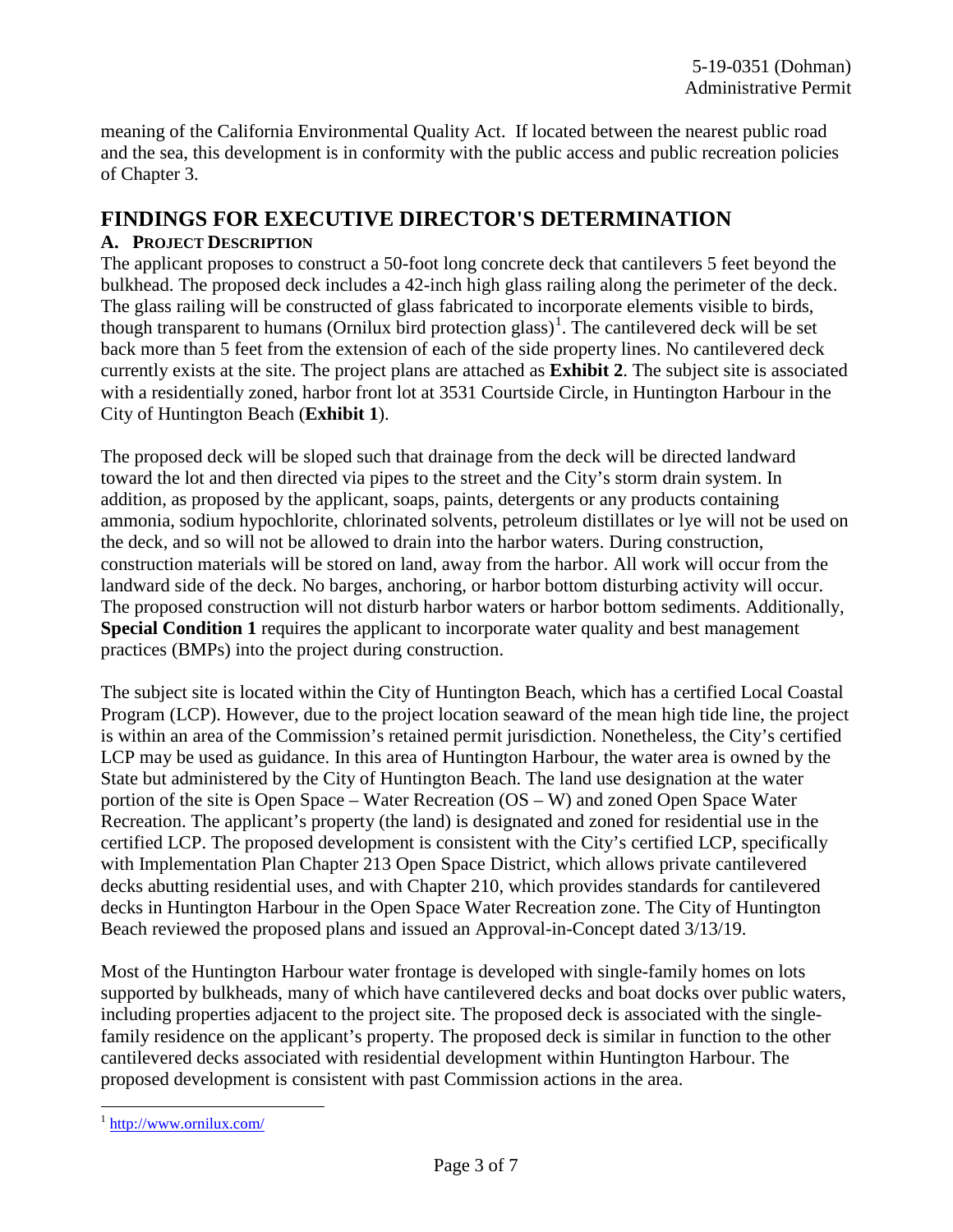Although cantilevered above the water, the proposed deck would preclude the general public from utilizing the public water area underneath the deck for recreation or navigational purposes. However, there is no sandy beach area along the bulkhead and a boat dock is present waterward of the area of the proposed cantilever; therefore, in this case, the construction of a deck cantilevered five feet beyond the bulkhead would not create a new impediment to shoreline public access as there is no opportunity for the public to walk or boat in the area immediately waterward the bulkhead at this site. The nearest public access in the area is the public harbor beach approximately 800 feet southwest of the site located along Pacific Coast Highway, opposite  $11<sup>th</sup>$  Street. In addition, public beach access is also available at the sandy ocean beach at Sunset Beach, approximately one half mile west of the subject site.

The proposed development will not have any significant adverse impact on public access to the coast or to nearby recreational facilities. In this case, there is an existing significant pattern of development of 5-foot wide decks cantilevered over the bulkhead. Thus, the construction of a cantilevered deck at this site and in this location would not be establishing a new pattern of development (nor create an adverse public access condition, as previously mentioned). Because development patterns or use of public Tidelands may change in the future, the Commission imposes **Special Condition 2** stating that the approval of a coastal development permit for the project does not waive any public rights or interest that exist or may exist on the property or on adjacent public waters.

The proposed deck will be cantilevered over the existing bulkhead. A Bulkhead Condition Report & Sea Level Rise Discussion (Report) was prepared for the proposed development by GeoSoils, Inc., dated April 19, 2019. The Report assessed the condition of the existing bulkhead and states:

*"The bulkhead is in good condition and is functioning as intended. There were no signs of any movement, or visible scour at the mudline. The weep holes are functioning. The construction joints are in good condition. The bulkhead face is level and continuous with the bulkheads fronting the adjacent properties (no rotation)."*

#### The Report further states:

*"For the likely COPC SLR estimate range (high emmissions) the bulkhead/deck is safe from flooding until about year 2070. For SLR greater than 2.3 feet the height of the bulkhead/deck will need to be increased. For the 0.5% SLR case this may occur in about the year 2060. This is about 40 years from today and may be at the end of the useful life of the deck."*

#### The Report also states:

"*The proposed deck/bulkhead can be adapted to respond to sea level rise. The height of the bulkhead can be extended vertically. Such an extension would not require additional harbor channel encroachment. Based upon the low emissions range of the 67% probability SLR projection, the bulkhead will be safe from flooding until the year +/-2100. The existing bulkhead can structurally accommodate an increase in height. Extension is considered a viable means of mitigating SLR and harbor water impacts to the Huntington Harbor*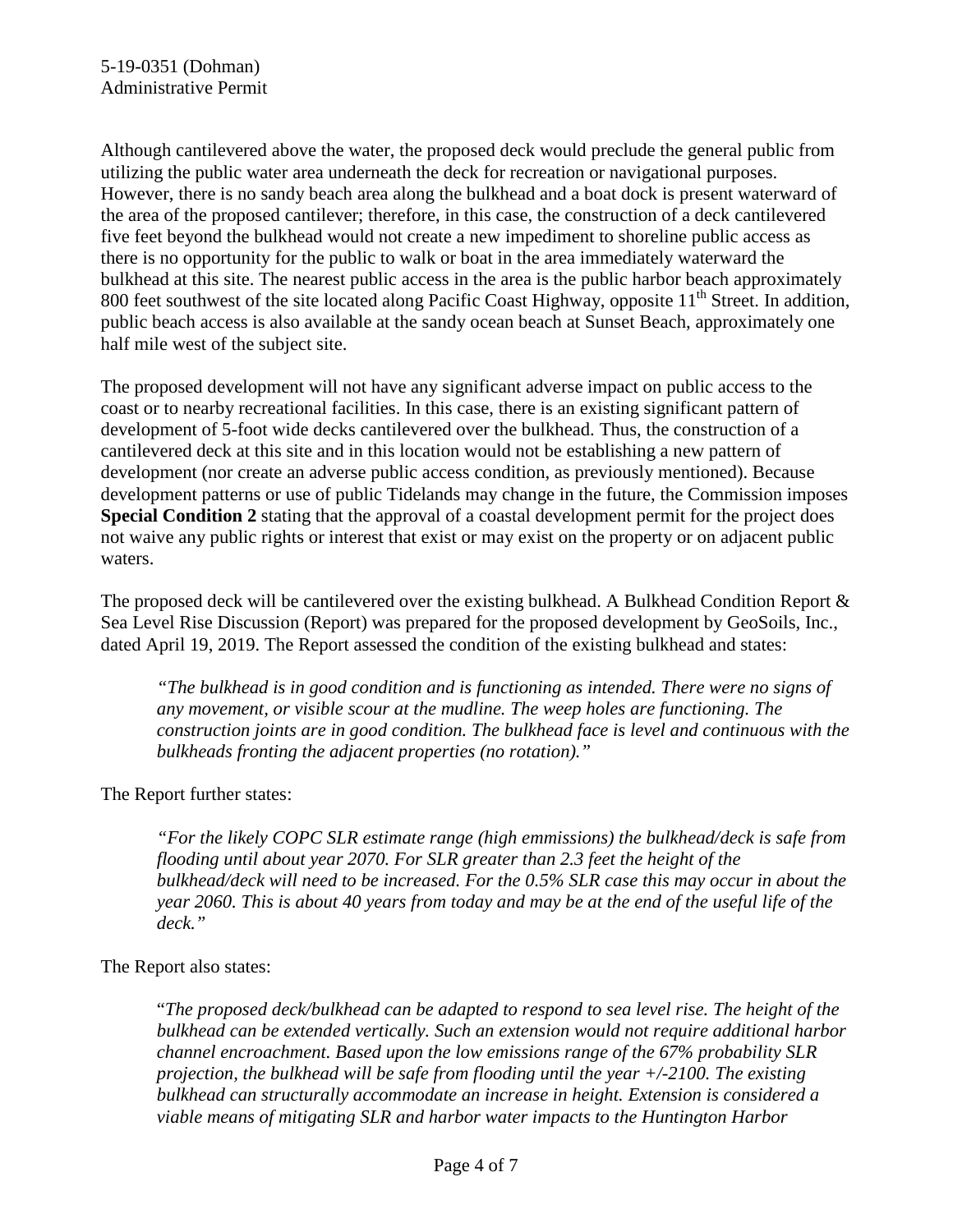*bulkheads and residences. An additional +/- 2.75 feet of height, to about elevation +12.0 feet NAVD88, can be added to the deck/bulkhead, which would protect against the 0.5% probability SLR flood risk past the year 2095. Such an adaptation would not result in additional bay-ward encroachment since it could be added directly on top of the existing deck/bulkhead.*"

Thus, the proposed development will not adversely affect the condition of the bulkhead, will not prevent repairs to the bulkhead in the future, and will not prevent sea level rise adaptation measures which the City may implement along and atop the bulkhead.

#### **B. PUBLIC ACCESS**

As conditioned, the proposed development will not have any new adverse impact on public access to the coast or to nearby recreational facilities. Thus, as conditioned, the proposed development conforms with Sections 30210 through 30214, Sections 30220 through 30224, and 30252 of the Coastal Act.

# **C. RECREATION**

The proposed development, as conditioned, does not interfere with public recreational use of coastal resources. The proposed development, as conditioned, protects coastal areas suited for recreational activities. Therefore, the Commission finds that the proposed development, as conditioned, is in conformity with Sections 30210 through 30214 and Sections 30220 through 30223 of the Coastal Act regarding the promotion of public recreational opportunities.

# **D. WATER QUALITY**

The proposed work will be occurring on, within, or adjacent to coastal waters. The storage or placement of construction material, debris, or waste in a location where it could be discharged into coastal waters would result in an adverse effect on the marine environment. To reduce the potential for construction related impacts on water quality, the Commission imposes special conditions requiring, but not limited to, the appropriate storage and handling of construction equipment and materials to minimize the potential of pollutants to enter coastal waters. To reduce the potential for post-construction impacts to water quality the Commission requires the continued use and maintenance of post construction Best Management Practices. As conditioned, the Commission finds that the development conforms to Sections 30230 and 30231 of the Coastal Act.

# **E. LOCAL COASTAL PROGRAM**

An LCP for the City of Huntington Beach was effectively certified in March 1985. However, the proposed development is occurring within an area of the Commission's original permit jurisdiction, due to the project location seaward of the mean high tide line. Consequently, the standard of review is the Coastal Act and the City's LCP may be used as guidance. As conditioned, the proposed development is consistent with Chapter 3 policies of the Coastal Act and with the certified LCP for the area.

# **F. CALIFORNIA ENVIRONMENTAL QUALITY ACT (CEQA)**

The City of Huntington Beach is the lead agency responsible for CEQA review. The City determined that the project qualifies for a CEQA exemption. Typically projects are exempt from CEQA pursuant to section 15303 of the CEQA Guidelines when they consist of construction of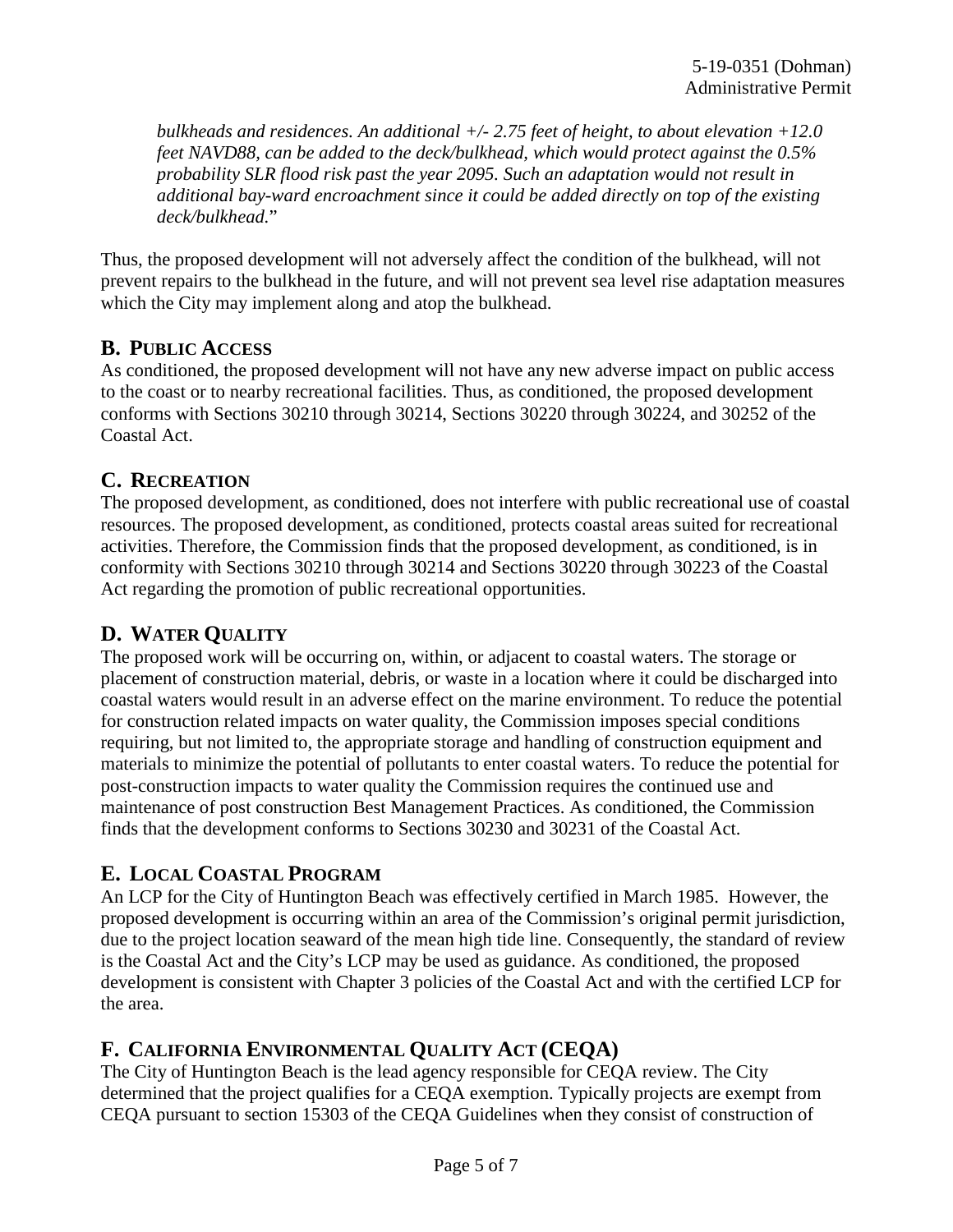limited numbers of new, small facilities or structures. As conditioned, there are no additional feasible alternatives or additional feasible mitigation measures available which will substantially lessen any significant adverse impact the activity would have on the environment. Therefore, the Commission finds that the proposed project, as conditioned to mitigate the identified possible impacts, is consistent with CEQA and the policies of the Coastal Act.

# **SPECIAL CONDITIONS:**

This permit is granted subject to the following special conditions:

#### **1. Water Quality**

#### **A. Construction Responsibilities and Debris Removal**

- (1) No demolition or construction materials, equipment, debris, or waste shall be placed or stored where it may enter sensitive habitat, receiving waters or a storm drain, or be subject to wave, wind, rain or tidal erosion and dispersion;
- (2) Any and all debris resulting from demolition or construction activities, and any remaining construction material, shall be removed from the project site within 24 hours of completion of the project;
- (3) Demolition or construction debris and sediment shall be removed from work areas each day that demolition or construction occurs to prevent the accumulation of sediment and other debris that may be discharged into coastal waters;
- (4) Machinery or construction materials not essential for project improvements will not be allowed at any time in the intertidal zone;
- (5) If turbid conditions are generated during construction a silt curtain will be utilized to control turbidity;
- (6) Floating booms will be used to contain debris discharged into coastal waters and any debris discharged will be removed as soon as possible but no later than the end of each day;
- (7) Non buoyant debris discharged into coastal waters will be recovered by divers as soon as possible after loss;
- (8) All trash and debris shall be disposed in the proper trash and recycling receptacles at the end of every construction day;
- (9) The applicant shall provide adequate disposal facilities for solid waste, including excess concrete, produced during demolition or construction;
- (10) Debris shall be disposed of at a legal disposal site or recycled at a recycling facility. If the disposal site is located in the coastal zone, a coastal development permit or an amendment to this permit shall be required before disposal can take place unless the Executive Director determines that no amendment or new permit is legally required;
- (11) All stock piles and construction materials shall be covered, enclosed on all sides, shall be located as far away as possible from drain inlets and any waterway, and shall not be stored in contact with the soil;
- (12) Machinery and equipment shall be maintained and washed in confined areas specifically designed to control runoff. Thinners or solvents shall not be discharged into sanitary or storm sewer systems;
- (13) The discharge of any hazardous materials into any receiving waters shall be prohibited;
- (14) Spill prevention and control measures shall be implemented to ensure the proper handling and storage of petroleum products and other construction materials.